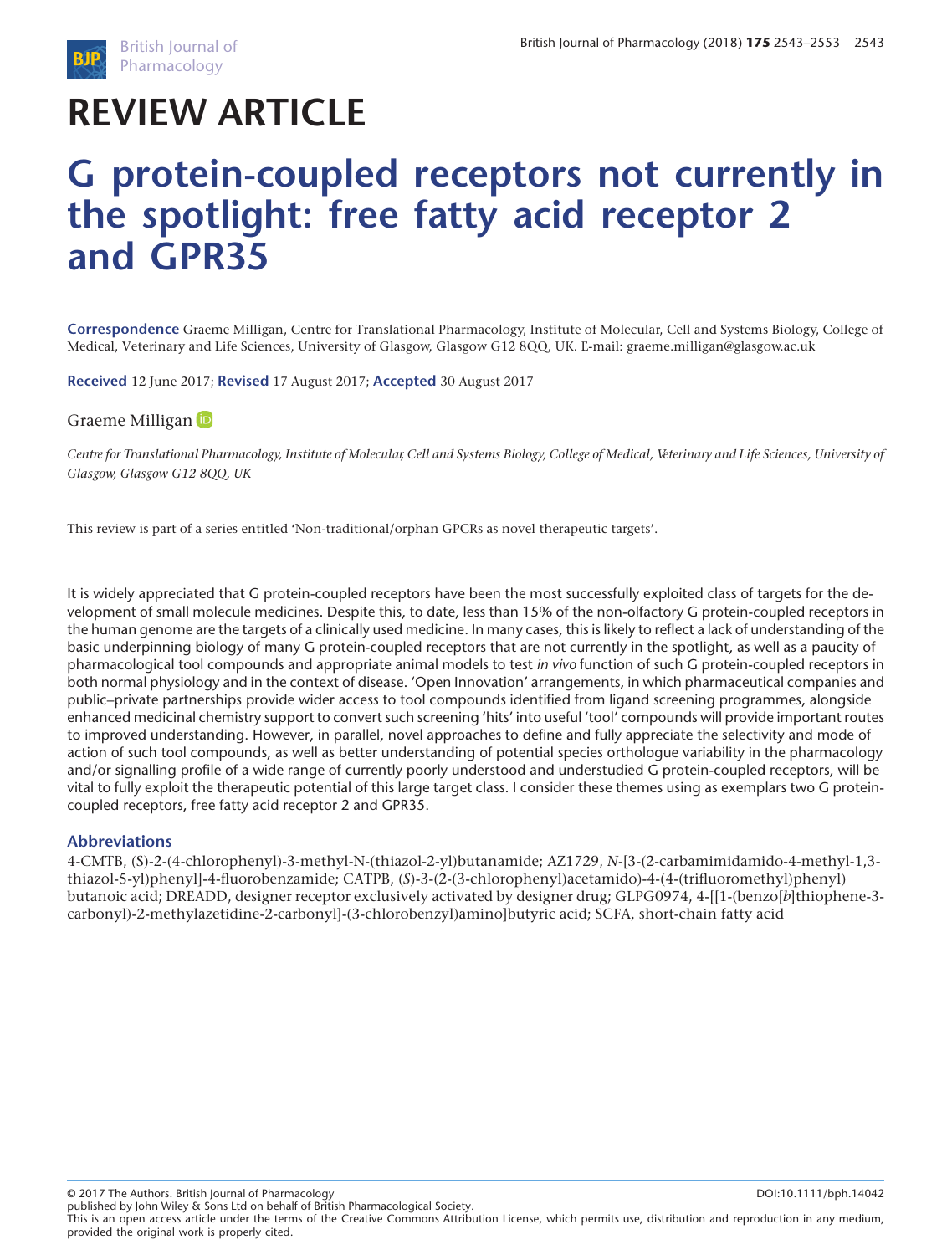

## **Introduction**

Introductory remarks in many publications and grant applications that centre on aspects of the pharmacology, function or therapeutic potential of members of the **[GPCR](http://www.guidetopharmacology.org/GRAC/FamilyDisplayForward?familyId=694&familyType=GPCR)** superfamily highlight both the historical and ongoing success of targeting GPCRs for the development of medicines to treat human diseases. This undoubtedly reflects the very broad range of physiological end points controlled by GPCR activity and the relative ease of targeting small molecule (low MW) drugs to interact with proteins located predominantly at the external surface of cells. The central roles that neurotransmitters such as noradrenaline, 5-HT and dopamine play in, for example, cardiovascular and neuronal functions, and the potential for dysregulation of these systems in highly prevalent disease states have resulted in a plethora of medicines targeting GPCRs that are activated by such biogenic amines and recognition of the life-changing benefits such drugs produce. However, many other GPCRs have not been studied in anywhere near the level of detail as those that respond to biogenic amines, and only in the region of 15% of the non-olfactory GPCRs are the target of one or more clinically approved small molecule medicine. There are many reasons for this. With more than 350 nonolfactory GPCRs in the human genome (Alexander *et al.,* 2015a) it is clear that a substantial number must play more modulatory and subtle roles than those activated by the key biogenic amines. As such, alterations in their function may be more difficult to assess, particularly when 'disease' has frequently been considered in the context of animal models that have less than perfect correlation with human disease states. Furthermore, despite many years of effort, endogenously produced ligands that activate more than 100 of the non-olfactory GPCRs remain unidentified or, at least, suggested endogenous ligands for many of these remain to be broadly accepted and agreed on by the research community. Such GPCRs are defined as 'orphans' (Alexander *et al.,* 2015a). This is further complicated by frequent lack of reproducibility between reports. For example, although the 'orphan' receptor GPR17 has been reported to respond to uracil nucleotides and cysteinyl leukotrienes (Ciana *et al.,* 2006), this has been disputed by others (Qi *et al.,* 2013; Simon *et al.,* 2017).

An additional reason for the current lack of small molecule medicines that target certain GPCRs is that in a number of examples of GPCRs that are activated by large peptide hormones, medicines to treat disease are based on the activating peptide itself, or on ways to prevent degradation of the peptide. This often reflects a broad ranging lack of success to date in identifying tractable starting points for small molecule activators of these GPCRs rather than a lack of confidence that stimulating the GPCR in question with such a ligand would have clinical benefit. Indeed, in the case of the **[glucagon-like peptide 1 \(GLP-1\) receptor](http://www.guidetopharmacology.org/GRAC/ObjectDisplayForward?objectId=249)**, peptides related to **[GLP-1](http://www.guidetopharmacology.org/GRAC/LigandDisplayForward?ligandId=5194)** or inhibitors of **[dipeptidyl peptidase-4](http://www.guidetopharmacology.org/GRAC/ObjectDisplayForward?objectId=1612),** the enzyme that degrades GLP-1, are already effective therapeutic agents. There are also examples where clinical proof-of-concept has been produced but side effects or toxicity of the ligand tested has prevented its further development. A recent example was the withdrawal from phase III clinical trials of the **[free fatty acid FFA1 receptor](http://www.guidetopharmacology.org/GRAC/ObjectDisplayForward?objectId=225&familyId=24&familyType=GPCR)** agonist **[TAK-875/fasiglifam](http://www.guidetopharmacology.org/GRAC/LigandDisplayForward?ligandId=6484)**. This not only produced effective lowering of blood glucose levels and of glycated haemoglobin in patients with Type 2 diabetes but also induced liver toxicity by inhibiting a number of bile acid transporters (Kaku *et al.,* 2015, 2016). Such late-stage failures in clinical studies, even if they may be related more to the specific molecule that was trialled rather than issues related more generally to the specific GPCR targeted, understandably result in considerable caution in further efforts to revisit such a target (Ghislain and Poitout, 2017; Suckow and Briscoe, 2017). However, a major issue for many molecules that have entered clinical trials, beyond potential toxicity, has been that they prove to lack efficacy in the disease state targeted. This can be the case even when various biomarker signatures provide support for appropriate target engagement for the ligand (see Pizzonero *et al.,* 2014; Namour *et al.,* 2016). As such, a more broad reaching issue which may be hindering progress towards novel medicines that function at previously non-targeted GPCRs may be a lack of understanding of the basic biology and connectivity of systems controlled and their direct link to human disease. This can also be reflected in marked variability in the pharmacology of species orthologues of a number of poorly studied GPCRs that limits understanding of the function of such receptors in animal models (Figure 1).

I addressed a number of these issues within a Symposium on "Non-traditional/Orphan GPCRs as therapeutic targets" held during the Pharmacology 2016 meeting in London, and the current review centres on topics considered in that presentation.

## **GPCR de-orphanization and the development of medicines**

Particularly within the pharmaceutical industry, during the 1990s and 2000s, there was a drive to identify cognate ligands for many previously 'orphan' GPCRs. This reflected the widely held view that many more GPCRs would be defined as therapeutic targets if a much clearer understanding could be obtained of the endogenously produced ligands that activate them. This was further promoted if genetic elimination of the receptor orthologue in mice generated a distinct and clearly observed phenotype (Wise *et al.,* 2004; Civelli *et al.,* 2013). Some clear successes have emerged from this strategy. However, as with other medicine development programmes, the period between project initiation and drug agency approval has been extensive. An outstanding example has been identification of a pair of orphan GPCRs, now designated **OX<sub>1</sub>** and **OX<sub>2</sub> [receptors](http://www.guidetopharmacology.org/GRAC/ObjectDisplayForward?objectId=322)**, as the partners for the neuropeptides **[orexin A](http://www.guidetopharmacology.org/GRAC/LigandDisplayForward?ligandId=1697)** and **[orexin B](http://www.guidetopharmacology.org/GRAC/LigandDisplayForward?ligandId=1699)**. Although initially suggested to play important roles in stimulation of appetite and to affect energy metabolism, which suggested potential as therapeutic targets in obesity and control of weight gain, further studies demonstrated a key role for the orexins in the stabilization of wakefulness. Linked to the identification of inactivating mutations associated with narcolepsy within the  $OX<sub>2</sub>$  receptor in dogs, this provided the drive to target these receptors in sleep disorders. While either selective  $OX_2$ or dual  $OX_1/OX_2$  agonists could, therefore, be considered as potential treatments for human narcolepsy, little progress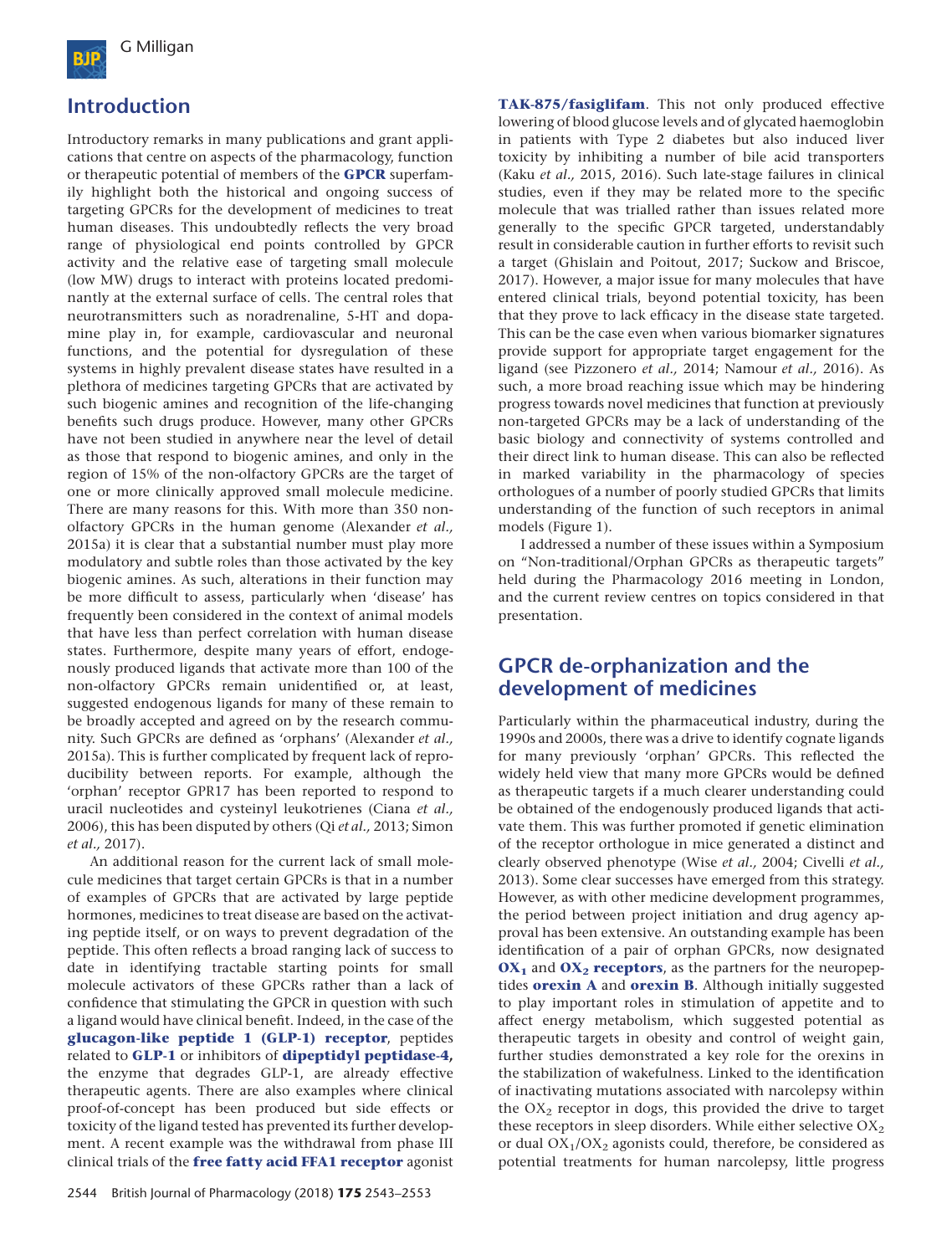**BIP** 



## **Figure 1**

Many GPR35 agonists display markedly different potency at human and rodent orthologues. Representative concentration–response curves for four ligands with agonist potency at GPR35 are shown. All experiments reflect ligand-induced interactions between transiently co-expressed forms of β-arrestin-2 and the indicated species orthologue of GPR35. For human GPR35, the short isoform (GPR35a) was used, which corresponds to the single form of GPR35 expressed by rat and mouse. Zaprinast displays modest but similar potency at each orthologue, whilst each of lodoxamide, pamoic acid and 'compound 1' (4-{(Z)-[(2Z)-2-(2-fluorobenzylidene)-4-oxo-1,3-thiazolidin-5-ylidene]methyl}benzoic acid) are markedly more potent at human GPR35 than at mouse GPR35 and, as such, are inappropriate to explore functions of the mouse orthologue. Data are adapted from Jenkins *et al.,* 2010, Neetoo-Isseljee *et al.,* 2013 and Mackenzie *et al.,* 2014.

appears to have been made to date in efforts to identify low MW agonists of these receptors. However, low MW OX receptor antagonists were readily identified, and subsequently, this led to the development of **[suvorexant](http://www.guidetopharmacology.org/GRAC/LigandDisplayForward?ligandId=2890)**, a dual  $OX_1/OX_2$ antagonist, which has been approved for treatment of insomnia (Norman and Anderson, 2016).

Other effective de-orphanization efforts have not (yet) resulted in the development and approval of novel medicines, despite clear validation of the target GPCR and enormous commitment. One of the most effective means to regulate favourably blood lipid levels and composition is treatment with **[niacin](http://www.guidetopharmacology.org/GRAC/LigandDisplayForward?ligandId=1588)** (also known as nicotinic acid) (Gille *et al.,* 2008). Niacin acts as an anti-lipolytic agent at white fat cells and, therefore, reduces entry of stored lipids into the bloodstream. Moreover, early studies had indicated that it must do so *via* activation of a G<sub>i</sub>-coupled GPCR. Identification of a receptor or receptors for niacin thus focused on a group of orphan GPCRs expressed in adipocytes. Following selection of 10 such orphan GPCRs Wise *et al*. (2003) screened each of these and demonstrated that niacin was able to increase binding of  $[^{35}S]$ GTP $\gamma$ S in membranes prepared from cells transfected to express the receptor HM74. Two other closely related receptors HM74a and GPR81 were also able to allow a high concentration of niacin to enhance binding of [35S]GTPγS. Further studies showed the potency of niacin to be markedly higher at HM74a compared to HM74, with only very low potency observed at GPR81 (Wise *et al.,* 2003). IUPHAR consolidation and rationalization of

nomenclature have resulted in HM74a now being designated **[hydroxycarboxylic acid receptor 2](http://www.guidetopharmacology.org/GRAC/ObjectDisplayForward?objectId=312)** (Offermanns *et al.,* 2011). A marked side-effect of treatment with niacin is the development of cutaneous vasodilatation, or flushing, on the chest and face. This markedly affects patient compliance in maintaining the treatment. As it was suggested that the flushing effects of niacin treatment might be separable from the lipid-modifying effects, because the beneficial effects appeared to be G protein-mediated whilst flushing appeared to be arrestin-dependent, then efforts to identify and develop G protein-'biased' agonists at this receptor have been made (Shen *et al.,* 2010; Kim *et al.,* 2015). However, these have not translated into clinical trials, and currently, although much discussed and studied, no GPCR ligand developed specifically with the concept that signalling 'bias' might provide distinct clinical benefits compared to non-biased ligands at the same receptor has yet received regulatory approval. However, **[oliceridine](http://www.guidetopharmacology.org/GRAC/LigandDisplayForward?ligandId=7334) [\(TRV130\)](http://www.guidetopharmacology.org/GRAC/LigandDisplayForward?ligandId=7334)**, a somewhat G protein-biased agonist at the **μ[-opioid receptor](http://www.guidetopharmacology.org/GRAC/ObjectDisplayForward?objectId=319)**, is currently undergoing clinical trials for pain relief (Viscusi *et al.,* 2016).

## **Understanding the function of GPCRs that are not currently in the spotlight**

GPCRs for biogenic amines, and for other transmitters such as acetylcholine, have been and remain the most studied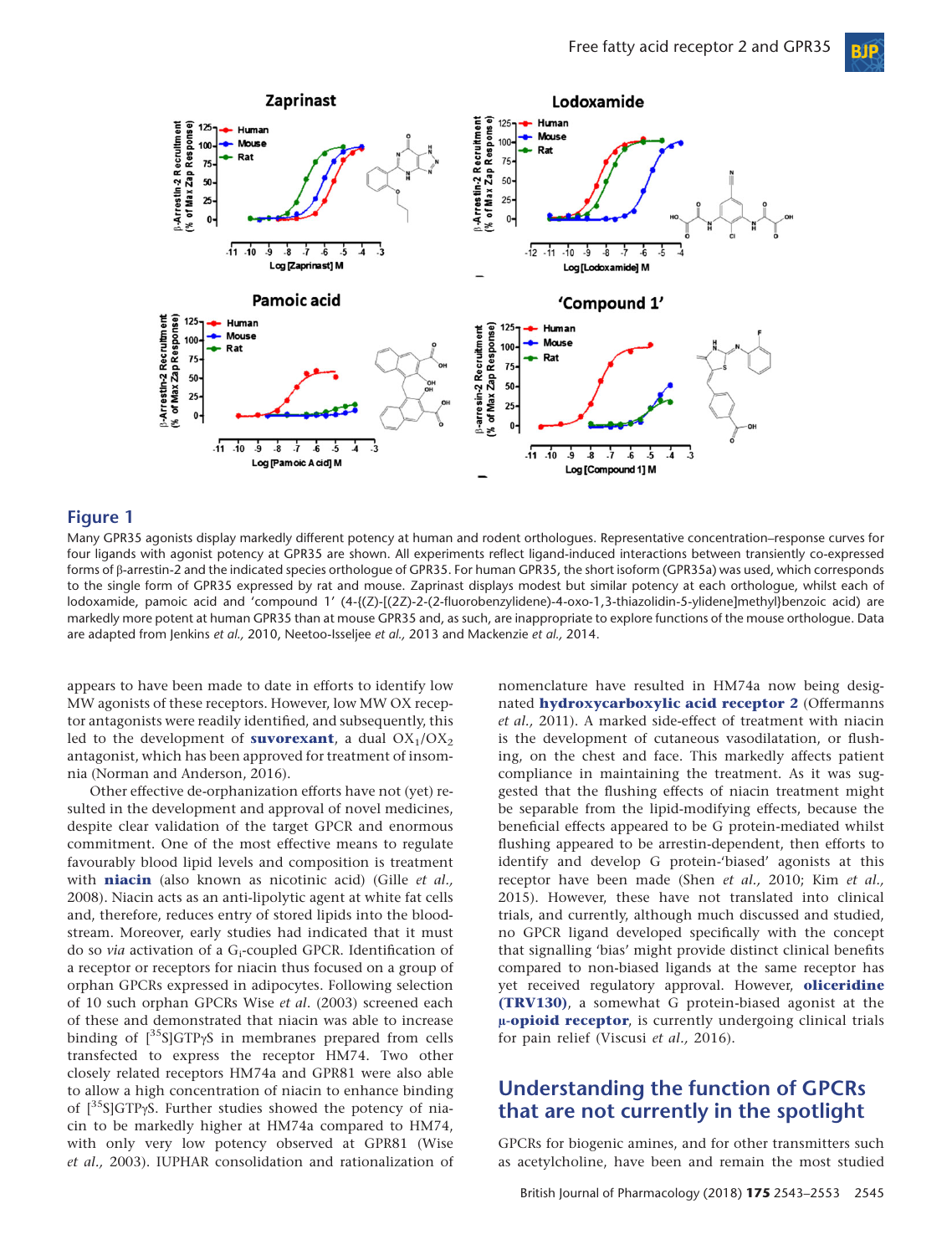

family members. In part, this reflects a cycle of productivity. As among the first cloned members of the GPCR superfamily, they were the first to be expressed in heterologous systems and, apart from the photon receptor rhodopsin, the first for which atomic level structures became available. Moreover, appreciation of the key roles played by these receptors resulted in the development of a wide diversity of ligands able to either activate or antagonize their function. This was frequently associated with detailed ligand structure–activity relationships. As availability and use of tool compounds is central to all aspects of pharmacology, then this has further consolidated research focus on a modest number of the GPCR superfamily. Moreover, because modes of activation and regulation of different members of the GPCR family are broadly similar, much that has been learned from studies on rhodopsin and β-adrenoceptors has general relevance to less-studied receptors. Despite this, subtle variations are likely to be integral to specific functions of different family members, and therefore, it is unwise to assume, as many do, that the most studied GPCRs provide appropriate answers for drug design and development at less studied GPCRs. As in many other areas of target validation, knowledge of GPCR expression patterns, information on phenotypes associated with knockdown of expression or inactivation of the corresponding gene and either receptor variant or single nucleotide polymorphisms linked to human disease are vital to help prioritize 'orphan' or poorly characterized GPCRs as potential therapeutic targets worthy of detailed study.

## **GPR35 and FFA2 receptors: two incompletely understood metabolite-sensing GPCRs**

In recent years, the contribution of foodstuffs, and metabolites derived from them, as GPCR activators and homeostatic regulators of metabolic and immune function has become abundantly clear (see Blad *et al.,* 2012, Alvarez-Curto and Milligan, 2016, Tan *et al.,* 2017 for review). Despite this, a number of the GPCRs that respond to such ligands and appear to play key roles in such effects remain poorly or incompletely characterized. Herein, I will focus on two such GPCRs, the 'orphan' receptor **[GPR35](http://www.guidetopharmacology.org/GRAC/ObjectDisplayForward?objectId=102&familyId=16&familyType=GPCR)** (Divorty *et al.,* 2015; Mackenzie and Milligan, 2017) and the **[free fatty acid](http://www.guidetopharmacology.org/GRAC/ObjectDisplayForward?objectId=226&familyId=24&familyType=GPCR) [receptor 2](http://www.guidetopharmacology.org/GRAC/ObjectDisplayForward?objectId=226&familyId=24&familyType=GPCR)** (FFA2) (Bolognini *et al.,* 2016a; Milligan *et al.,* 2017a, b), a receptor responsive to short-chain fatty acids (SCFAs), and suggest why this remains so. This is despite an FFA2 receptor antagonist already having being assessed in phase II clinical trials.

## **FFA2 receptors: opportunities and challenges**

Previously designated GPR43 (Sawzdargo *et al.,* 1997) and deorphanized in 2003 as a receptor for **[propionate](http://www.guidetopharmacology.org/GRAC/LigandDisplayForward?ligandId=1062)** and other SCFAs (Brown *et al.,* 2003), the FFA2 receptor has been studied extensively (Bolognini *et al.,* 2016a; Milligan *et al.,* 2017a). In significant part, this reflects the wide-ranging roles suggested for SCFAs. These metabolic products are generated

by the microbiota mainly in the lower gut by fermentation of non-digestible carbohydrates. The integral role that the microbiota plays in health and disease is a topic of ever expanding interest. However, for pharmacologists, studying FFA2 receptors presents many challenges. Although it is clear that SCFAs are indeed the endogenous activators of this GPCR, concentrations that induce responses are in the high μM to low mM range. Moreover, a second receptor, free fatty acid receptor 3 (FFA3), responds to the same group of SCFAs (Bolognini *et al.,* 2016a). Although there is a distinct structure–activity relationship for the SCFAs between the two receptors, there is insufficient separation to use any individual SCFA in an *ex vivo* or *in vivo* context to specify with confidence the receptor involved in a response (Bolognini *et al.,* 2016a; Milligan *et al.,* 2017b). This is exacerbated because potencies of the SCFAs differ between human and rodent orthologues of these receptors. This feature has been attributed to differences in the potential to form pairs of extracellular 'ionic locks' between conserved arginine residues that form the core of the orthosteric binding pockets and negatively charged residues within the second extracellular loop (Hudson *et al.,* 2012a). Further issues stem from the close linkage of the genes encoding FFA2 and FFA3 receptors at chromosome 19q13.1 in human and 7 A3 in mouse. Indeed, in at least one reported example, knockout of FFA2 receptors in mouse resulted in compensatory up-regulation of levels of FFA3 receptor mRNA in white adipose tissue (Bjursell *et al.,* 2011), complicating interpretation of the study outcomes.

The greatest limitation for pharmacological studies, however, has been the paucity of selective and pan-species active FFA2 or FFA3 receptor ligands. Although at least two series of FFA2 receptor selective, orthosteric agonist ligands have been reported in the patent literature (Milligan *et al.,* 2017b), exemplars from these series have, to date, been employed sparingly in peer-reviewed publications. This is likely to reflect a combination of a remaining caution of certain pharmaceutical companies to provide such ligands to the academic community, alongside the often poor links between academic pharmacologists and medicinal chemists, which could and should allow synthesis and study of patented ligands for basic underpinning research. There are, of course, exceptions to this. 3-Benzyl-4-(cyclopropyl-(4- (2,5-dichlorophenyl)thiazol-2-yl)amino)-4-oxobutanoic acid (**'[compound 1](http://www.guidetopharmacology.org/GRAC/LigandDisplayForward?ligandId=6488)'** in Hudson *et al.,* 2013), initially exemplified in a patent from Euroscreen (now Ogeda SA), was synthesized and used to show the capacity of FFA2 receptors to act both as anti-lipolytic receptors in model adipocytes of both human and murine origin (Hudson *et al.,* 2013) and to promote release of the incretin GLP-1 from the murine enteroendocrine cell line STC-1 (Hudson *et al.,* 2013). Furthermore, (2S, R5)-5- (2-chlorophenyl)-1-1(2'-methoxy-[1,1'-biphenyl]-4carbonyl) pyrrolidine-2-carboxylic acid ('compound 1' in Forbes *et al.,* 2015), also described initially in a patent from Euroscreen (Milligan *et al.,* 2017a, b), has been used to show a role of FFA2 receptors in inhibiting intestinal functions and suppression of food intake *via* **[PYY receptor](http://www.guidetopharmacology.org/GRAC/FamilyIntroductionForward?familyId=46)**-mediated pathways in mice. These highlight means by which pharmacologists may be able to access patented and, therefore, publically described, GPCR-active ligands that are not available from commercial sources.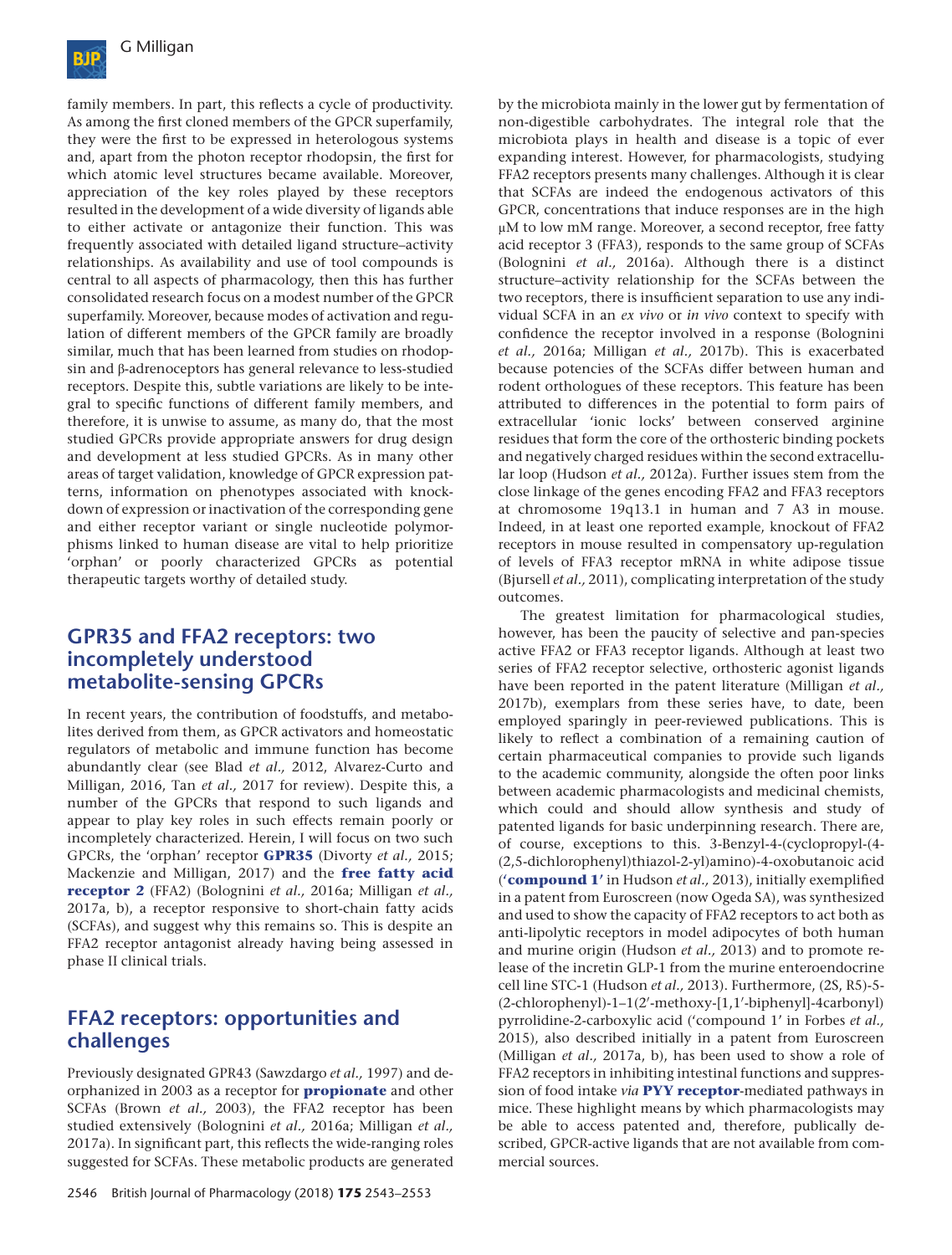

In many settings, antagonist ligands can offer wider opportunities to define specific roles for GPCRs. At least three separate classes of FFA2 receptor antagonists have been described (Milligan *et al.,* 2017a, b). However, although exemplars from each series are able to block agonist actions at human FFA2 receptors, none of them display significant affinity at rodent orthologues of this receptor (Milligan *et al.,* 2017a, b) (Figure 2). Thus, whilst **[CATPB](http://www.guidetopharmacology.org/GRAC/LigandDisplayForward?ligandId=6487)** was able to block the anti-lipolytic effect of 'compound 1' in human SW872 adipocytes, it was unable to do so in murine 3T3-L1 cells (Hudson *et al.,* 2013). Equally, whilst **[GLPG0974](http://www.guidetopharmacology.org/GRAC/LigandDisplayForward?ligandId=8417)** is able to block **[acetate](http://www.guidetopharmacology.org/GRAC/LigandDisplayForward?ligandId=1058)**-induced chemotaxis of human neutrophils (Pizzonero *et al.,* 2014), this compound is all but inactive at rodent orthologues of FFA2 receptors (Pizzonero *et al.,* 2014; Sergeev *et al.,* 2016) and unable to bind to mouse FFA2 receptors with significant affinity (Sergeev *et al.,* 2016).

Despite this challenge, Galapagos NV developed GLPG0974 for clinical studies using a biomarker for target engagement in human blood, based on the ability of GLPG0974 to prevent acetate-induced up-regulation of the 'activation epitope' of the integrin **[CD11b](http://www.guidetopharmacology.org/GRAC/FamilyDisplayForward?familyId=760#2452)** (Pizzonero *et al.,* 2014). Outcomes of the subsequent early-stage clinical studies have been reported by Namour *et al*. (2016), but, sadly, phase II trials failed to demonstrate efficacy of GLPG0974 in patients with ulcerative colitis and these trials, therefore, were terminated. Although a series of rodent disease-model studies might have been instructive, this was not practical for GLPG0974 due to the lack of affinity of GLPG0974 at rodent orthologues of FFA2 (Figure 2). Interestingly Hudson *et al*. (2012b) noted that bovine FFA2 receptors responded optimally to fatty acids of somewhat longer chain length than do the human or rodent forms. Based on this, and sequence alignments, they were able to generate a mutationally modified 'designer receptor exclusively activated by designer drug' (DREADD) form of human FFA2 receptor that no longer responded to the SCFAs acetate or propionate but was

activated instead by a number of non-endogenous ligands, including sorbic acid (Hudson *et al.,* 2012b). Importantly, the mutations introduced to develop the DREADD variant do not interfere with binding of FFA2 receptor antagonists from either of the described high-affinity series. Notably, Bolognini *et al*. (2016a) have highlighted that production of transgenic mice in which either a humanized form of FFA2 receptors or a humanized form of the DREADD FFA2 receptor is expressed in place of the mouse orthologue has been achieved. Although pharmacological studies on these animals, and tissues derived from them, have not yet been reported, it is hoped that such studies will shed new light on the patho-physiological roles of FFA2 receptors and allow the human-specific FFA2 receptor antagonists to block effects of orthosteric agonists and define potential 'on-target' versus 'off-target' effects of SCFAs in tissues derived from these animals, and even potentially directly in *in vivo* studies.

## **FFA2 receptors: orthosteric versus allosteric agonists**

It is often stated that there must be evolutionary pressure to maintain orthosteric ligand-binding pockets in GPCRs to avoid loss of function. By contrast, an argument can be made that this should be less intense for allosteric sites that recognize synthetic compounds to which the receptor has never naturally been exposed. This does not mean, however, that allosteric ligands are intrinsically species orthologue selective. In the case of FFA2 receptors, two key allosteric agonists have been described. **[4-CMTB](http://www.guidetopharmacology.org/GRAC/LigandDisplayForward?ligandId=3420)** (Lee *et al.,* 2008; Smith *et al.,* 2011; Grundmann *et al.,* 2016) and AZ1729 (Bolognini *et al.,* 2016b) are each able to directly activate both human and rodent forms of FFA2 receptors and do so *via* one or more allosteric sites. AZ1729 is potentially of particular interest to



#### **Figure 2**

Mouse and human orthologues of FFA2 receptors display extreme differences in antagonist ligand pharmacology. For both mouse and human FFA2 receptors, short-chain fatty acids induce activation of a panoply of signals *via* different members of the family of heterotrimeric G proteins (see Figure 3). However, antagonists from two reported chemical series, exemplified by GLPG0974 and CATPB, display no significant affinity at mouse FFA2 receptors, although they are high-affinity, orthosteric antagonists at the human FFA2 receptor.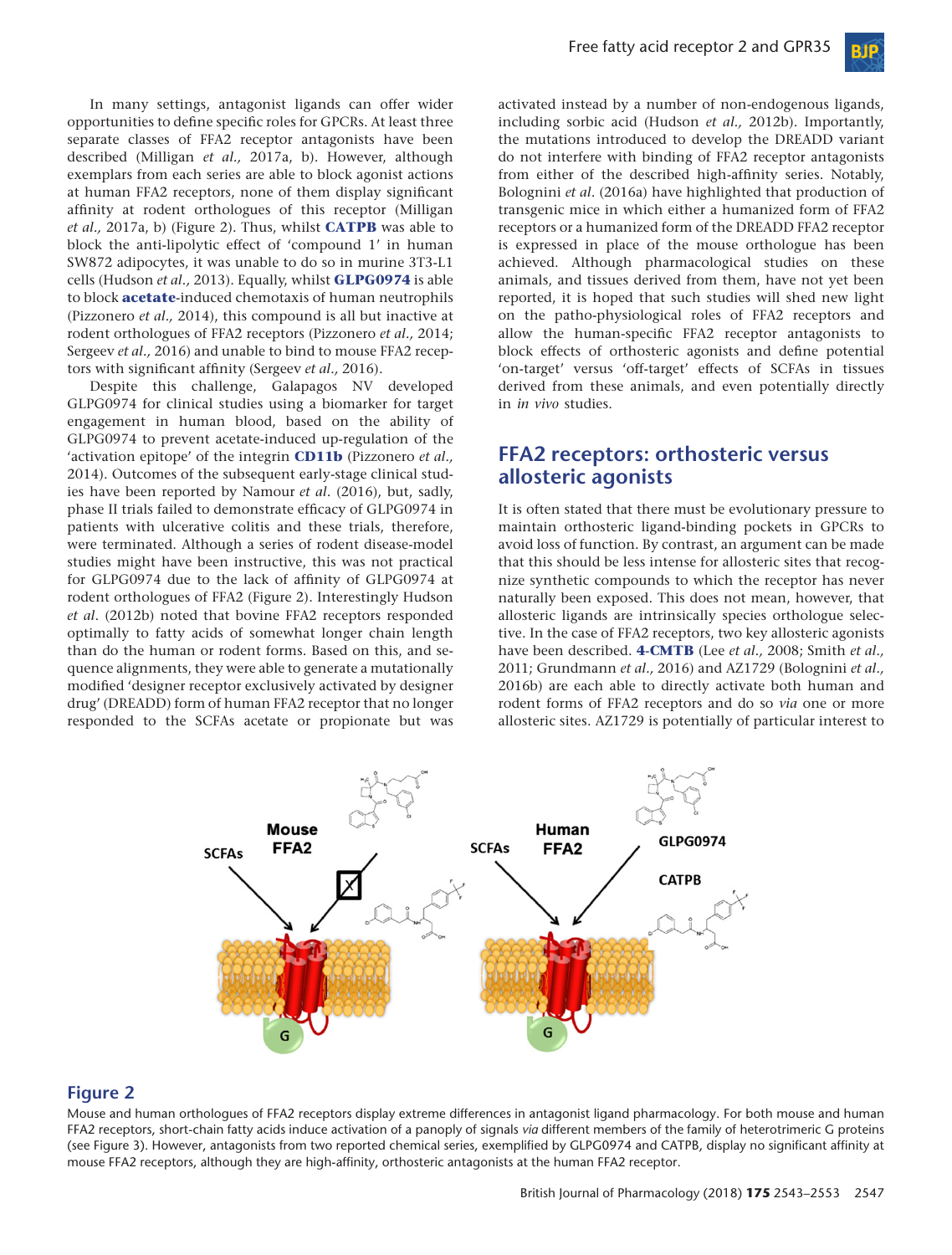

pharmacologists as it acts as a highly 'biased' agonist. While SCFAs induce conformations of FFA2 receptors able to interact with both  $G_i$  and  $G_q$ -family G proteins, AZ1729 is able to promote signalling only *via* G<sub>i</sub>-mediated mechanisms (Bolognini *et al.,* 2016b). As such, although AZ1729 is able to induce anti-lipolytic effects in adipocytes *via* FFA2 receptors, in a *Pertussis* toxin-sensitive and, therefore, G<sub>i</sub>-mediated manner, it is unable to promote release of GLP-1 from mouse colonic crypts. By contrast SCFAs do so, and in a manner that is instead blocked by the selective  $G_0/G_{11}$  inhibitor **[FR900359](http://www.guidetopharmacology.org/GRAC/LigandDisplayForward?ligandId=9336)** (Bolognini *et al.,* 2016b). AZ1729 has, therefore, been posited to provide a means to determine the contribution of G<sub>i</sub>-G proteins to downstream signal transduction processes that may coalesce from multiple signalling pathways. The best example to date of such a use of AZ1729 has been to define the contribution of  $G_i$ -family G proteins to the regulation of **[ERK1/2](http://www.guidetopharmacology.org/GRAC/FamilyDisplayForward?familyId=514)** phosphorylation following expression of species orthologues of FFA2 receptors in HEK293 cells. For human FFA2 receptors in naïve cells, the SCFA propionate produces a very robust stimulation of ERK1/2 phosphorylation, whereas AZ1729 produces only very limited activation. Following treatment with *Pertussis* toxin to inactivate Gi-proteins, the signal induced by AZ1729 was abolished, whereas responses to propionate remained robust. By contrast after treatment of cells with the  $G_0/G_{11}$  inhibitor FR900359, the modest response to AZ1729 was maintained while the response to propionate was now as limited, as for AZ1729 (Bolognini *et al.,* 2016b). This implies that the key transducers of this effect are the

 $G_q/G_{11}$ -family proteins (Figure 3). A completely different pattern was observed, however, for the mouse FFA2 receptor. Here, equivalent experiments to those described above showed that activation of ERK1/2 phosphorylation *via* this orthologue is transduced almost entirely by the Gi-family G proteins (Figure 3). Thus, although focus is routinely on differences in ligand pharmacology at receptor species orthologues, these results show that selectivity of GPCR-G protein coupling, as recently considered by Flock *et al*. (2017), can be observed, presumably due to differences on the intracellular, G protein-contact surface of the receptor. Understanding the molecular basis for such effects and how they may shape different physiological outcomes in rodent versus human tissues may be as important in terms of smoothing the path of medicine development as the more widely (and wildly) championed concept of 'ligand bias'.

The characterization and use of AZ1729 (Bolognini *et al.,* 2016b) is an interesting example of 'Open Innovation' policies, now being adopted more widely by pharmaceutical companies. Here, both early stage, far from optimized, ligands but also in some cases clinically trialled molecules, are being made available to academic researchers to promote better understanding of underpinning biology and, therefore, potential target validation, as part of 'pre-competitive' programmes of research. In the example of AZ1729, this molecule was scored simply as a 'hit' in a high-throughput screen conducted internally by AstraZeneca, and the details of its mode of action were defined subsequently within an academic–industrial collaboration.



#### **Figure 3**

Species orthologues of FFA2 receptors display G protein selectivity. SCFAs promote phosphorylation and activation of ERK1/2 MAP kinases in HEK293 cells transfected to express either human or mouse FFA2. However, combinations of studies with the G protein inhibitors *Pertussis* toxin (G<sub>i</sub>) and FR900359 (G<sub>q</sub>/G<sub>11</sub>) and the G<sub>i</sub>-biased FFA2 agonist AZ1729 demonstrate that while activation of the human orthologue transmits this signal largely *via* G<sub>q</sub>/G<sub>11</sub>, for the mouse orthologue the signal is transmitted largely *via* G<sub>i</sub>. The indicated size of the noted G protein subtypes illustrates the relative contribution of each to SCFA-mediated activation of ERK1/2 MAP kinases. See text and Bolognini *et al*. (2016b) for further details.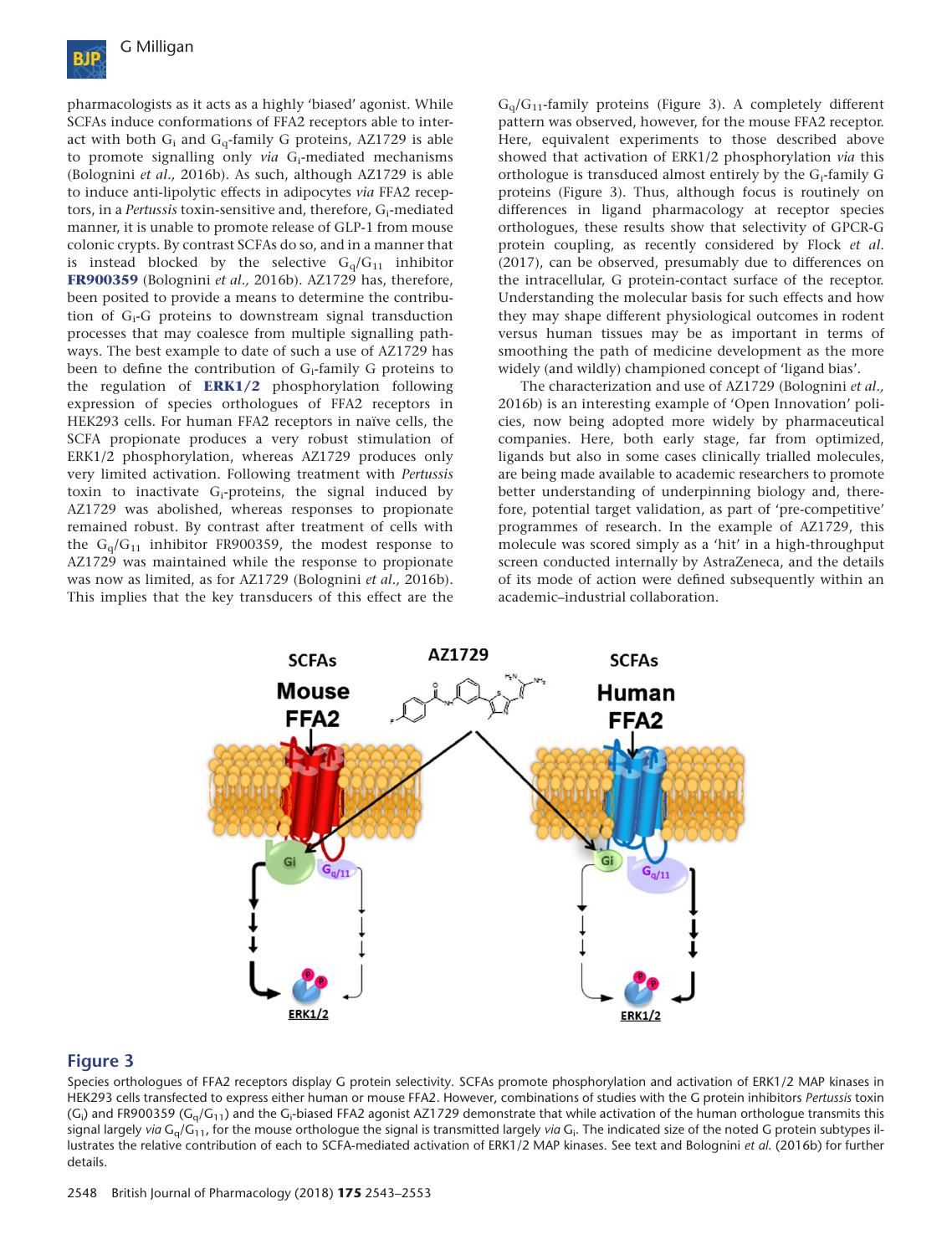

## **GPR35: opportunities and challenges**

GPR35 remains an 'orphan' receptor although both kynurenic acid (Wang *et al.,* 2006) and the chemokine **[CXCL17](http://www.guidetopharmacology.org/GRAC/LigandDisplayForward?ligandId=6479)** (Maravillas-Montero *et al.,* 2015) have been proposed as endogenous ligands. CXCL17 has been championed as a ligand in a single publication and, therefore, requires independent support from other studies and approaches. However, whilst Maravillas-Montero *et al*. (2015) highlighted structurally conserved features between GPR35 and highly characterized chemokine receptors, including **[CXCR7](http://www.guidetopharmacology.org/GRAC/ObjectDisplayForward?objectId=80)** and **[CXCR4](http://www.guidetopharmacology.org/GRAC/ObjectDisplayForward?objectId=71)**, a recent re-stratification of class A GPCRs based on homology within core ligand-binding domains that effectively clustered CXCR7 and CXCR4 and other *bona fide* receptors for chemokines placed GPR35 on a completely separate branch (Ngo *et al.,* 2017). In the case of **[kynurenic](http://www.guidetopharmacology.org/GRAC/LigandDisplayForward?ligandId=2918) [acid](http://www.guidetopharmacology.org/GRAC/LigandDisplayForward?ligandId=2918)**, although it is clear from many publications that this molecule, which is produced endogenously by metabolism of the amino acid tryptophan, can activate GPR35 if provided at sufficiently high concentrations, marked variation in reported potency of kynurenic acid at species orthologues of the receptor (Milligan, 2011) (Figure 4) has hindered acceptance of this metabolite as the true endogenous agonist. Indeed, potency of kynurenic acid is particularly low at human GPR35 (Jenkins *et al.,* 2011), and this may exclude a role for kynurenic acid at human GPR35 (Figure 4).

The potential of targeting GPR35 in a therapeutic context is supported in part by genetic associations that have suggested roles in diseases including ulcerative colitis and primary sclerosing cholangitis (Ellinghaus *et al.,* 2013; Yang *et al.,* 2015), and GPR35 is highly expressed in regions of, particularly, the lower gut and colon and by various white cell groups, including numerous dendritic cell and monocyte populations. Potential roles for GPR35 in the regulation of pain have also been supported (Resta *et al.,* 2016; Khan and He, 2017; Mackenzie and Milligan, 2017) as the receptor in also expressed regionally in both the central and peripheral nervous systems.

## **GPR35: ligand pharmacology and species variation**

Sequence variation between human, rat and mouse orthologues of GPR35 is substantial (Milligan, 2011). Unsurprisingly, therefore, this is manifest in marked variation in agonist ligand pharmacology. Like FFA2 receptors, this is also the case for antagonist ligands for GPR35 (Figure 4) and creates major challenges for pharmacological definition of receptor functions. Two series of relatively high affinity GPR35 antagonists have been reported (Heynen-Genel *et al.,* 2010, 2011), but, although effective blockers of human GPR35 (Jenkins *et al.,* 2012), at least following heterologous expression of rat and mouse GPR35 into HEK293 cells, neither of the currently commercially available antagonist ligands, CID-2745687 and ML-145 (Figure 4), are able to block agonist effects at these orthologues (Jenkins *et al.,* 2012). It is, therefore, somewhat confusing that ML-145 has been reported to partially block effects of the GPR35 activator **[zaprinast](http://www.guidetopharmacology.org/GRAC/LigandDisplayForward?ligandId=2919)** in rat CA1 hippocampal neurons (Alkondon *et al.,*



#### **Figure 4**

Mouse and human orthologues of GPR35 display marked differences in antagonist ligand pharmacology. Although the tryptophan metabolite kynurenic acid is able to activate GPR35, it is more potent at the mouse orthologue that at either splice variant of the human orthologue. This has raised questions of its effectiveness as an agonist at GPR35 in human. Exemplars from two chemical series, illustrated as ML-145 and CID-27455687, have been shown to be high-potency antagonists of human GPR35. However, at least in transfected cell systems, neither appears able to block agonist actions at mouse GPR35 (Jenkins *et al.,* 2012). However, in certain reports, these ligands have been reported to block effects at GPR35 in rodent cells and tissue (see text for details). These dichotomies remain to be understood, but improved pharmacological study is likely to do so. G protein-mediated signalling resulting from activation GPR35 in different cells and tissues can involve both Gα<sup>13</sup> and *Pertussis* toxinsensitive members of the G<sub>i</sub>-subfamily.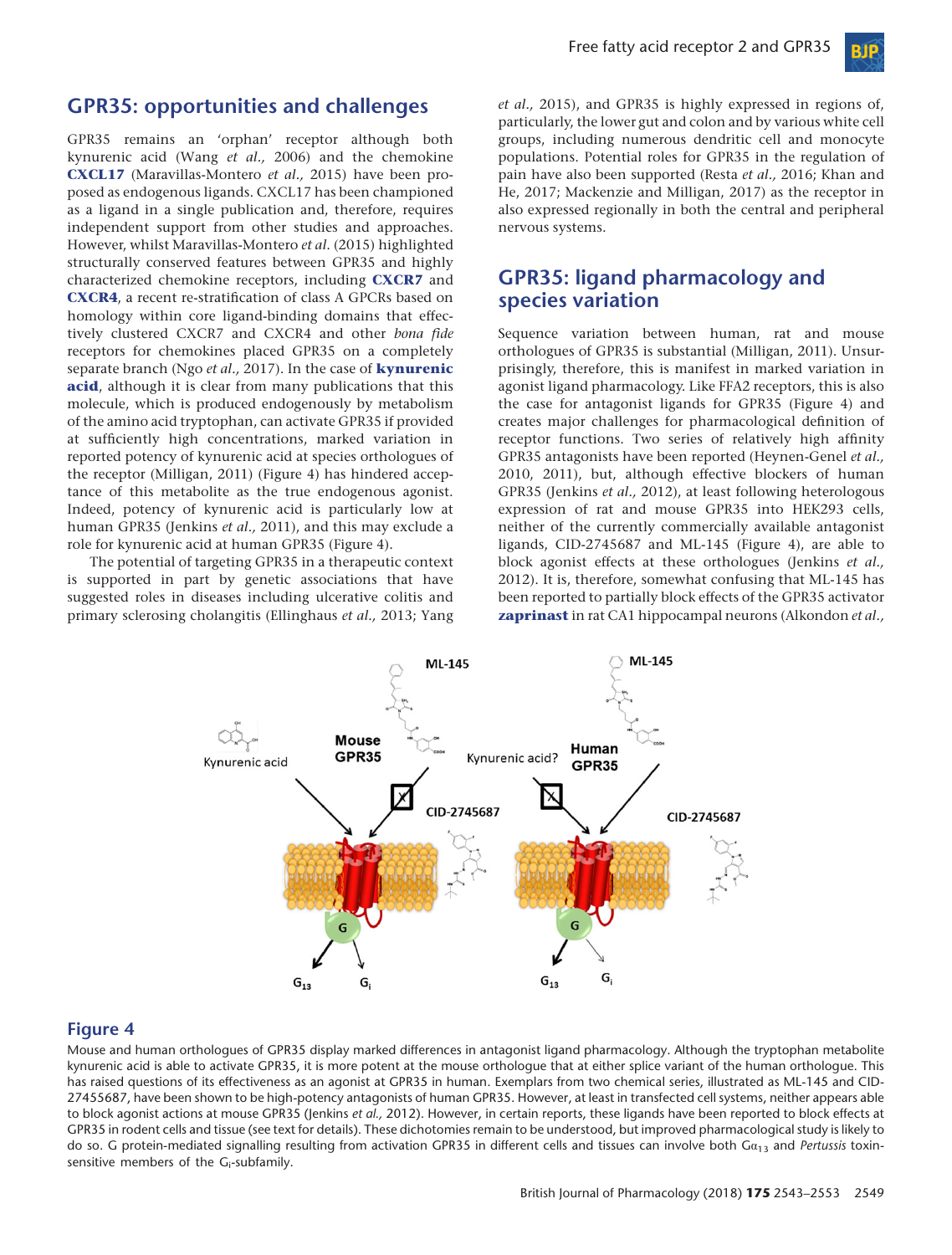

2015). Clearly, it is possible that in natively expressing systems, co-expressed proteins that are not present in HEK293 cells may alter the pharmacology of a GPCR, as is known for the small group of single transmembrane domain receptor activity modulating proteins (Gingell *et al.,* 2016; Hay *et al.,* 2016). However, the structure of ML-145 contains a central rhodanine fragment, often found in so-called PAINS (pan-assay interference compounds) (Everett, 2015). Thus, it is likely that when used in *ex vivo* preparations, ML-145 will have a range of 'off-target' effects that are unappreciated. The limited interaction of many academic pharmacologists with drug discovery experts and medicinal chemists based in either academia or the pharmaceutical industry raises the real danger of lack of appreciation of such issues, and an over-optimistic hope that the commercial availability of various compounds, and their described 'selectivity' on provider websites, is valid. Thus, without support from each of orthogonal assays, the parallel use of tissue from 'knockout' animals, or the use of as wide a pharmacology as available for a poorly characterized GPCR, then conclusions as to its physiological functions should only be considered as interim. Equally, despite the results of Jenkins *et al*. (2012) indicating a lack of action of CID-2745687 at mouse GPR35, CID-2745687 had previously been reported to inhibit agonist-induced interactions between mouse GPR35 and a form of β-arrestin 2 tagged with a fluorescent protein in HEK293 cells (Zhao *et al.,* 2010) and, more recently, to inhibit the ability of kynurenic acid to affect forskolin-mediated regulation of cAMP levels in mouse astrocytes (Berlinguer-Palmini *et al.,* 2013) and to block effects of a GPR35 agonist in young adult mouse colon epithelial cells (Tsukahara *et al.,* 2017). These results are clearly incompatible with the findings of Jenkins *et al*. (2012), assuming that CID-2745687 was actually acting *via* GPR35 in these studies. However, in a more positive context, in isolated human saphenous vein smooth muscle cells, GPR35 agonist-induced cell lengthening and cell migration were both blocked effectively by concentrations of both CID-2745687 and ML-145 consistent with reports on the affinity of these ligands at human GPR35, as defined from *in vitro* studies (McCallum *et al.,* 2015), as was proliferation of human saphenous vein endothelial cells (McCallum *et al.,* 2015).

# **GPR35: signalling mechanisms**

A further challenging feature of GPR35 is the mechanism(s) this receptor employs for signal transduction. While signalling in a number of, particularly, neuronal preparations appears to be mediated *via* one or more *Pertussis* toxinsensitive G proteins (Figure 4) and can regulate levels of cAMP (Mackenzie and Milligan, 2017), in many other cases, it appears that key G protein-mediated effects proceed *via* the poorly studied G protein Gα<sup>13</sup> (Jenkins *et al.,* 2010, 2011). This has been assessed in experiments measuring agonistinduced binding of  $[^{35}S]GTP[S]$  to an introduced epitopetagged form of  $Ga_{13}$  (Jenkins *et al.,* 2010) and in assays employing a chimeric  $Ga_q/Ga_{13}$  G protein that allows receptor interaction with  $Ga_{13}$  to be converted into elevation of intracellular Ca2+ levels (Jenkins *et al.,* 2011). Moreover, in human saphenous vein smooth muscle cells, GPR35 agonistinduced cell migration is inhibited by each of two mechanistically distinct Rho-kinase inhibitors (McCallum *et al.,* 2015). Although activation of  $Ga_{13}$  does not directly regulate levels of secondary messengers, it does regulate Rho-guanine nucleotide exchange factors. In some of the earliest detailed studies, chimeric G proteins based on the backbone of the α subunit of the *Saccharomyces cerevisiae* G protein Gpa1 (Jenkins *et al.*, 2010) or the mammalian G protein  $G<sub>q</sub>$  (Jenkins *et al.,* 2011) were used to show effective coupling of GPR35 to  $Ga_{13}$ , and that this was the case for both human and rat GPR35 (Jenkins *et al.,* 2011). Although G<sub>13</sub> is often viewed as being functionally equivalent to the related G protein  $G_{12}$ , this is unlikely to be the case as both genes have been preserved across species, and mouse gene 'knockout' studies confirm that they are non-redundant, with lack of only  $Ga_{13}$  resulting in early embryonic lethality linked to a lack of angiogenesis (Worzfeld *et al.,* 2008). Indeed, in parallel studies, whilst a  $G_q$ - $Ga_{13}$  chimeric G protein was able to link both human and rat GPR35 to elevation of intracellular  $Ca^{2+}$  levels, an equivalent  $G_q-Ga_{12}$  chimera was only very weakly active, whilst full length  $Ga<sub>q</sub>$  was entirely without function (Jenkins *et al.,* 2011).

In part, because selective activation of  $Ga_{13}$  is highly challenging to assess in any high-throughput assay format, efforts to identify novel agonists of GPR35 have focussed on either the use of 'dynamic mass redistribution' studies, performed almost exclusively using the human HT29 adenocarcinoma cell line (e.g. Wei *et al.,* 2017) that expresses GPR35 endogenously but where the mode of signalling is undefined, or various assay formats that measure induced translocation and interaction with the receptor, of forms of β-arrestin (Zhao *et al.,* 2010; Jenkins *et al.,* 2011; Funke *et al.,* 2013; Neetoo-Isseljee *et al.,* 2013; MacKenzie *et al.,* 2014). Where tested, these have confirmed that many GPR35 agonists display marked species-dependent variation in potency (Figure 1), but a number of molecules, including **[pamoic acid](http://www.guidetopharmacology.org/GRAC/LigandDisplayForward?ligandId=2920)**, lodoxamide and ligands based on 8-amidochromen-4-one-2-carboxylic acid, that display high potency at one or more species orthologue (usually human) have been identified (Divorty *et al.,* 2015). However, as discussed earlier for the antagonist ML-145, a number of these ligands are appreciated to have other molecular targets, with pamoic acid identified initially as a GPR35 agonist because pamoate was the common feature in a number of compound preparations that appeared as active at GPR35 but without other obvious common chemical signatures (Jenkins *et al.,* 2010, Zhao *et al.,* 2010, see Neubig, 2010 for review). This is akin to the de-orphanization of FFA2 receptors (Brown *et al.,* 2003), where the common feature of apparent hits was that they were all tested initially as acetate salts. The focus on using β-arrestin-based assays in identification of ligands may result in the prioritization of β-arrestin-'biased' agonists, but this issue has not been assessed directly, potentially once more due to the challenges of developing robust G proteindependent assays for GPR35. To date, only one publication has described the development and use of a radiolabelled ligand to identify and characterize the pharmacology of GPR35. [<sup>3</sup> H]PSB-13253 (6-bromo-8-(4-methoxybenzamido)- 4-oxo-4H-chromene-2-carboxylic acid) (Thimm *et al.,* 2013) displayed high affinity ( $K_d = 5$  nM at human GPR35). As the parent compound is a markedly selective agonist for human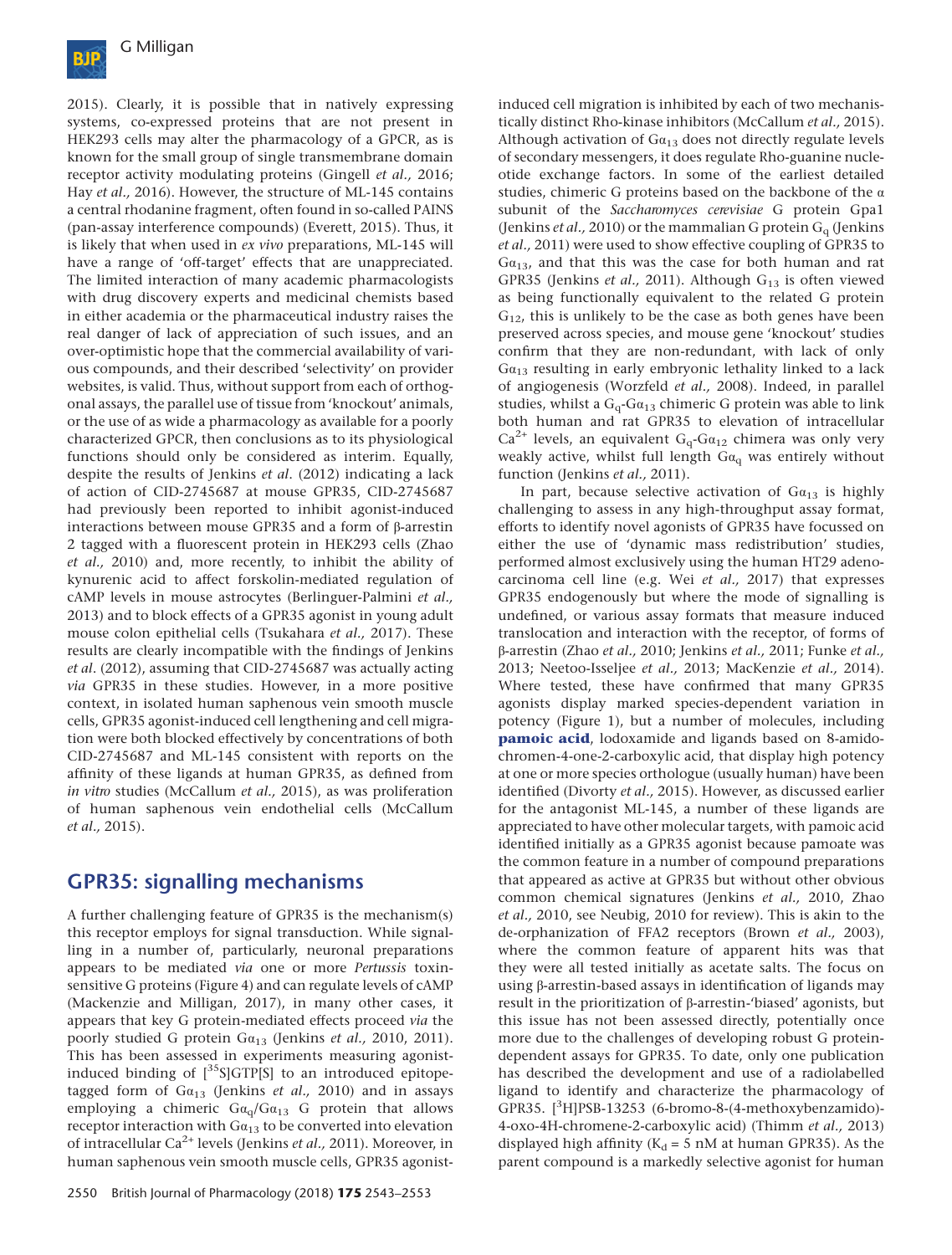

GPR35 compared to rat or mouse (Funke *et al.,* 2013) then, although not explored extensively by Thimm *et al*. (2013), it is unlikely to be useful to study rodent orthologues of GPR35. Moreover, all the studies reported by Thimm *et al*. (2013) were performed using membrane preparations from CHO cells expressing very high levels of human GPR35, estimated to be in the region of 12  $\mathrm{pmol\cdot mg}^{-1}$  membrane protein. It remains to be established if  $[^3\mathrm{H}]$ PSB-13253 can be used to detect and study the pharmacological profile of human GPR35 in cells or tissues that express the receptor endogenously. As with FFA2 receptors, it may be that transgenic mice expressing a humanized version of GPR35 could provide an effective means of helping to better define potential therapeutic roles for ligands at GPR35. However, given the relative dissimilarity of mouse and human GPR35 sequences then, as noted above for FFA2 receptors, despite the evidence to date that suggests that both human and rodent forms of GPR35 show marked selectivity in coupling to  $Ga_{13}$ , it is possible that G protein engagement patterns will vary between orthologues and result in distinct downstream signalling outcomes.

A further challenge on how to interpret data from GPR35 studies in animal models for its likely effects on the therapeutic opportunities offered by GPR35 in the treatment of human disease is that, although both rat and mouse express a single form of the receptor, there are two forms in human. The short isoform corresponds to the rodent orthologue, but there is also an N-terminally extended splice variant that incorporates an additional 31 amino acids into this region of the receptor (Milligan, 2011). Although there is little evidence to date of distinct pharmacology between the human short (GPR35a) and long (GPR35b) variants, it may be that these will differ in details of localization as is the case, for example, for the  $GABA_{B1a}$  and  $GABA_{B1b}$  isoforms of the **[GABAB1](http://www.guidetopharmacology.org/GRAC/ObjectDisplayForward?objectId=240) [receptor](http://www.guidetopharmacology.org/GRAC/ObjectDisplayForward?objectId=240)**.

# **Conclusions**

It can be argued that the key focus to date on GPCRs that are activated by biogenic amines simply reflects the high medical importance and prevalence of diseases that are associated with dysregulation of these ancient regulators of a broad raft of physiological processes. However, as pharmacological studies are entirely reliant on access to high-quality and well-characterized tool compounds, this focus has become something of a self-fulfilling tradition. Progress in understanding less well-characterized GPCRs will require combinations of yet greater willingness of companies to offer access to tool compounds. It is also vital that academic pharmacologists interact much more closely with medicinal chemists in both the academic and industrial spheres to make better use of the plethora of novel ligands described within the patent literature, and for pharmacologists to be far more discerning in selecting, or further characterizing, ligands to ensure they are fit for purpose and truly display the selectivity or specificity attributed to them. With these basic tenets in place, the potential for much more convincing target validation of GPCRs that are 'not currently in the spotlight' will be greatly enhanced to the benefit of pharmacologists, the pharmaceutical industry and ultimately, patients.

## *Nomenclature of targets and ligands*

Key protein targets and ligands in this article are hyperlinked to corresponding entries in [http://www.guidetopharma](http://www.guidetopharmacology.org) [cology.org](http://www.guidetopharmacology.org), the common portal for data from the IUPHAR/BPS Guide to PHARMACOLOGY (Southan *et al.,* 2016), and are permanently archived in the Concise Guide to PHARMACOLOGY 2015/16 (Alexander *et al.,* 2015a, b, c).

## **Acknowledgement**

Work in the Milligan laboratory on the topics and GPCRs discussed is supported by Biotechnology and Biosciences Research Council, grant numbers [BB/P000649/1 and BB/L027887/1].

# **Conflict of interest**

The author declares no conflicts of interest.

## **References**

Alexander SPH, Davenport AP, Kelly E, Marrion N, Peters JA, Benson HE *et al*. (2015a). The Concise Guide to PHARMACOLOGY 2015/16: G protein-coupled receptors. Br J Pharmacol 172: 5744–5869.

Alexander SPH, Fabbro D, Kelly E, Marrion N, Peters JA, Benson HE *et al*. (2015b). The Concise Guide to PHARMACOLOGY 2015/16: Enzymes. Br J Pharmacol 172: 6024–6109.

Alexander SPH, Fabbro D, Kelly E, Marrion N, Peters JA, Benson HE *et al*. (2015c). The Concise Guide to PHARMACOLOGY 2015/16: Catalytic receptors. Br J Pharmacol 172: 5979–6023.

Alkondon M, Pereira EF, Todd SW, Randall WR, Lane MV, Albuquerque EX (2015). Functional G-protein-coupled receptor 35 is expressed by neurons in the CA1 field of the hippocampus. Biochem Pharmacol 93: 506–518.

Alvarez-Curto E, Milligan G (2016). Metabolism meets immunity: the role of free fatty acid receptors in the immune system. Biochem Pharmacol 114: 3–13.

Berlinguer-Palmini R, Masi A, Narducci R, Cavone L, Maratea D, Cozzi A *et al.* (2013). GPR35 activation reduces Ca2<sup>+</sup> transients and contributes to the kynurenic acid-dependent reduction of synaptic activity at CA3-CA1 synapses. PLoS One 8: e82180.

Bjursell M, Admyre T, Göransson M, Marley AE, Smith DM, Oscarsson J *et al*. (2011). Improved glucose control and reduced body fat mass in free fatty acid receptor 2-deficient mice fed a high-fat diet. Am J Physiol Endocrinol Metab 300: E211–E220.

Blad CC, Tang C, Offermanns S (2012). G protein-coupled receptors for energy metabolites as new therapeutic targets. Nat Rev Drug Discov 11: 603–619.

Bolognini D, Moss CE, Nilsson K, Petersson AU, Donnelly I, Sergeev E *et al*. (2016a). A novel allosteric activator of free fatty acid 2 receptor displays unique Gi-functional bias. J Biol Chem 291: 18915–18931.

Bolognini D, Tobin AB, Milligan G, Moss CE (2016b). The pharmacology and function of receptors for short-chain fatty acids. Mol Pharmacol 89: 388–398.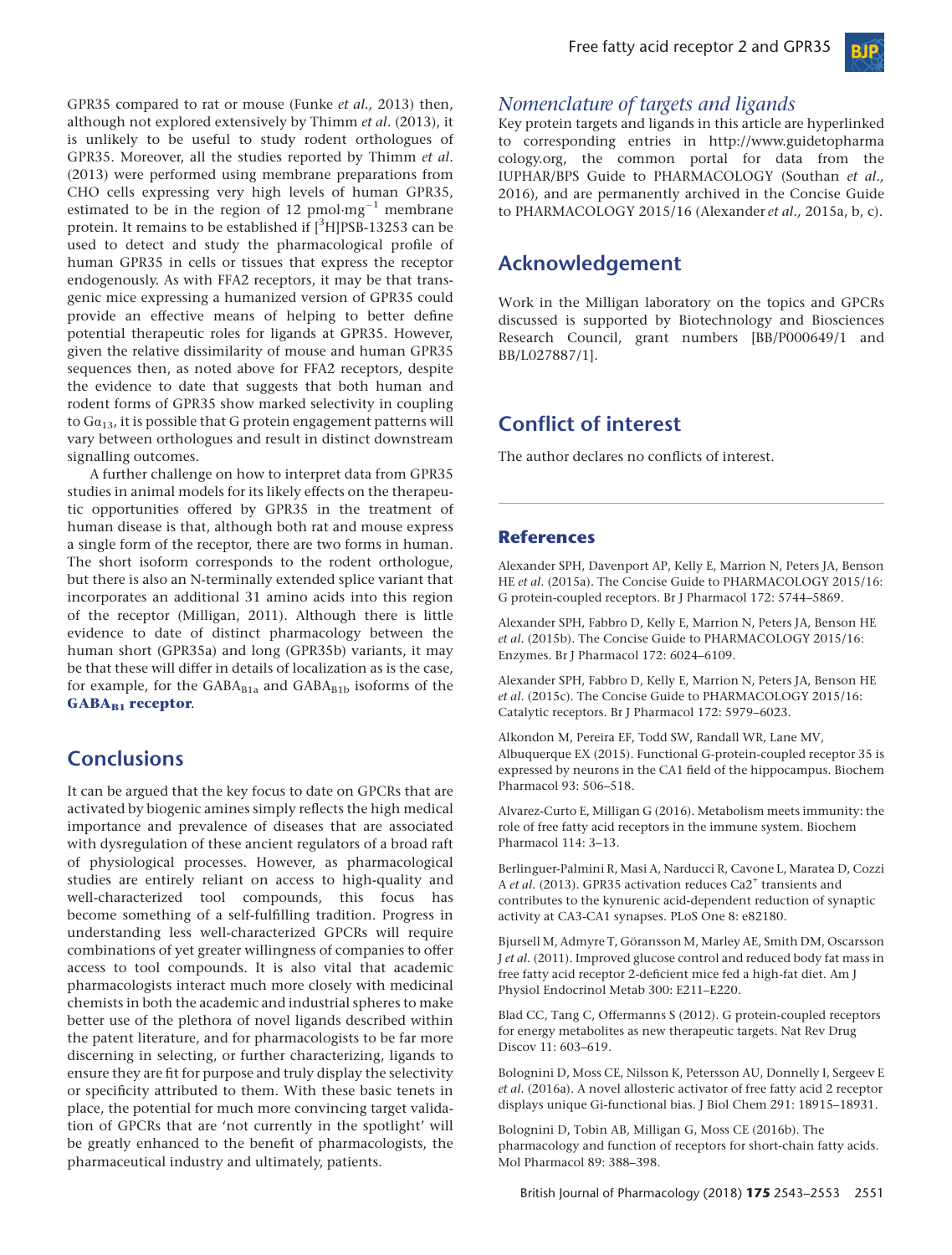

Brown AJ, Goldsworthy SM, Barnes AA, Eilert MM, Tcheang L, Daniels D *et al*. (2003). The Orphan G protein-coupled receptors GPR41 and GPR43 are activated by propionate and other short chain carboxylic acids. J Biol Chem 278: 11312–11319.

Ciana P, Fumagalli M, Trincavelli ML, Verderio C, Rosa P, Lecca D *et al*. (2006). The orphan receptor GPR17 identified as a new dual uracil nucleotides/cysteinyl-leukotrienes receptor. EMBO J 25: 4615–4627.

Civelli O, Reinscheid RK, Zhang Y, Wang Z, Fredriksson R, Schiöth HB (2013). G protein-coupled receptor deorphanizations. Annu Rev Pharmacol Toxicol 53: 127–146.

Divorty N, Mackenzie AE, Nicklin SA, Milligan G (2015). G proteincoupled receptor 35: an emerging target in inflammatory and cardiovascular disease. Front Pharmacol 6: 41.

Ellinghaus D, Folseraas T, Holm K, Ellinghaus E, Melum E, Balschun T *et al*. (2013). Genome-wide association analysis in primary sclerosing cholangitis and ulcerative colitis identifies risk loci at GPR35 and TCF4. Hepatology 58: 1074–1083.

Everett JR (2015). Academic drug discovery: current status and prospects. Expert Opin Drug Discovery 10: 937–944.

Flock T, Hauser AS, Lund N, Gloriam DE, Balaji S, Babu MM (2017). Selectivity determinants of GPCR-G-protein binding. Nature 545: 317–322.

Forbes S, Stafford S, Coope G, Heffron H, Real K, Newman R *et al*. (2015). Selective FFA2 agonism appears to act via intestinal PYY to reduce transit and food intake but does not improve glucose tolerance in mouse models. Diabetes 64: 3763–3771.

Funke M, Thimm D, Schiedel AC, Müller CE (2013). 8- Benzamidochromen-4-one-2-carboxylic acids: potent and selective agonists for the orphan G protein-coupled receptor GPR35. J Med Chem 56: 5182–5197.

Ghislain J, Poitout V (2017). The Role and Future of FFA1 as a Therapeutic Target. Handb Exp Pharmacol 236: 159–180.

Gille A, Bodor ET, Ahmed K, Offermanns S (2008). Nicotinic acid: pharmacological effects and mechanisms of action. Annu Rev Pharmacol Toxicol 48: 79–106.

Gingell J, Simms J, Barwell J, Poyner DR, Watkins HA, Pioszak AA *et al*. (2016). An allosteric role for receptor activity-modifying proteins in defining GPCR pharmacology. Cell Discov 2: 16012.

Grundmann M, Tikhonova IG, Hudson BD, Smith NJ, Mohr K, Ulven T *et al*. (2016). A molecular mechanism for sequential activation of a G protein-coupled receptor. Cell Chem Biol 23: 392–403.

Hay DL, Walker CS, Gingell JJ, Ladds G, Reynolds CA, Poyner DR (2016). Receptor activity-modifying proteins; multifunctional G protein-coupled receptor accessory proteins. Biochem Soc Trans 44: 568–573.

Heynen-Genel S, Dahl R, Shi S, Sauer M, Hariharan S, Sergienko E *et al.* (2010) Selective GPR35 Antagonists - probes 1 & amp; 2. Probe Reports from the NIH Molecular Libraries Program PMID: 21433393.

Heynen-Genel S, Dahl R, Shi S, Sauer M, Hariharan S, Sergienko E *et al.* (2011) Selective GPR35 antagonists - probe 3. Probe Reports from the NIH Molecular Libraries Program PMID:22834041

Hudson BD, Christiansen E, Tikhonova IG, Grundmann M, Kostenis E, Adams DR *et al*. (2012a). Chemically engineering ligand selectivity at the free fatty acid receptor 2 based on pharmacological variation between species orthologs. FASEB J 26: 4951–4965.

Hudson BD, Tikhonova IG, Pandey SK, Ulven T, Milligan G (2012b). Extracellular ionic locks determine variation in constitutive activity

and ligand potency between species orthologs of the free fatty acid receptors FFA2 and FFA3. J Biol Chem 287: 41195–41209.

Hudson BD, Due-Hansen ME, Christiansen E, Hansen AM, Mackenzie AE, Murdoch H *et al*. (2013). Defining the molecular basis for the first potent and selective orthosteric agonists of the FFA2 free fatty acid receptor. J Biol Chem 288: 17296–17312.

Jenkins L, Brea J, Smith NJ, Hudson BD, Reilly G, Bryant NJ *et al*. (2010). Identification of novel species-selective agonists of the Gprotein-coupled receptor GPR35 that promote recruitment of βarrestin-2 and activate Gα13. Biochem J 432: 451–459.

Jenkins L, Alvarez-Curto E, Campbell K, de Munnik S, Canals M, Schlyer S *et al*. (2011). Agonist activation of the G protein-coupled receptor GPR35 involves transmembrane domain III and is transduced via Gα and β-arrestin-2. Br J Pharmacol 162: 733–748.

Jenkins L, Harries N, Lappin JE, MacKenzie AE, Neetoo-Isseljee Z, Southern C *et al*. (2012). Antagonists of GPR35 display high species ortholog selectivity and varying modes of action. J Pharmacol Exp Ther 343: 683–695.

Kaku K, Enya K, Nakaya R, Ohira T, Matsuno R (2015). Efficacy and safety of fasiglifam (TAK-875), a G protein-coupled receptor 40 agonist, in Japanese patients with type 2 diabetes inadequately controlled by diet and exercise: a randomized, double-blind, placebocontrolled, phase III trial. Diabetes Obes Metab 17: 675–681.

Kaku K, Enya K, Nakaya R, Ohira T, Matsuno R (2016). Long-term safety and efficacy of fasiglifam (TAK-875), a G-protein-coupled receptor 40 agonist, as monotherapy and combination therapy in Japanese patients with type 2 diabetes: a 52-week open-label phase III study. Diabetes Obes Metab 18: 925–929.

Khan MZ, He L (2017). Neuro-psychopharmacological perspective of Orphan receptors of Rhodopsin (class A) family of G protein-coupled receptors. Psychopharmacology (Berl) 234: 1181–1207.

Kim HY, Jadhav VB, Jeong DY, Park WK, Song JH, Lee S *et al*. (2015). Discovery of 4-(phenyl)thio-1H-pyrazole derivatives as agonists of GPR109A, a high affinity niacin receptor. Arch Pharm Res 38: 1019–1032.

Lee T, Schwandner R, Swaminath G, Weiszmann J, Cardozo M, Greenberg J *et al*. (2008). Identification and functional characterization of allosteric agonists for the G protein-coupled receptor FFA2. Mol Pharmacol 74: 1599–1609.

Mackenzie AE, Milligan G (2017). The emerging pharmacology and function of GPR35 in the nervous system. Neuropharmacology 113 (Pt B): 661–671.

MacKenzie AE, Caltabiano G, Kent TC, Jenkins L, McCallum JE, Hudson BD *et al*. (2014). The antiallergic mast cell stabilizers lodoxamide and bufrolin as the first high and equipotent agonists of human and rat GPR35. Mol Pharmacol 85: 91–104.

Maravillas-Montero JL, Burkhardt AM, Hevezi PA, Carnevale CD, Smit MJ, Zlotnik A (2015). Cutting edge: GPR35/CXCR8 is the receptor of the mucosal chemokine CXCL17. J Immunol 194: 29–33.

McCallum JE, Mackenzie AE, Divorty N, Clarke C, Delles C, Milligan G *et al*. (2015). G-protein-coupled receptor 35 mediates human saphenous vein vascular smooth muscle cell migration and endothelial cell proliferation. J Vasc Res 52: 383–395.

Milligan G (2011). Orthologue selectivity and ligand bias: translating the pharmacology of GPR35. Trends Pharmacol Sci 32: 317–325.

Milligan G, Bolognini D, Sergeev E (2017a). Ligands at the free fatty acid receptors 2/3 (GPR43/GPR41). Handb Exp Pharmacol 236: 17–32.